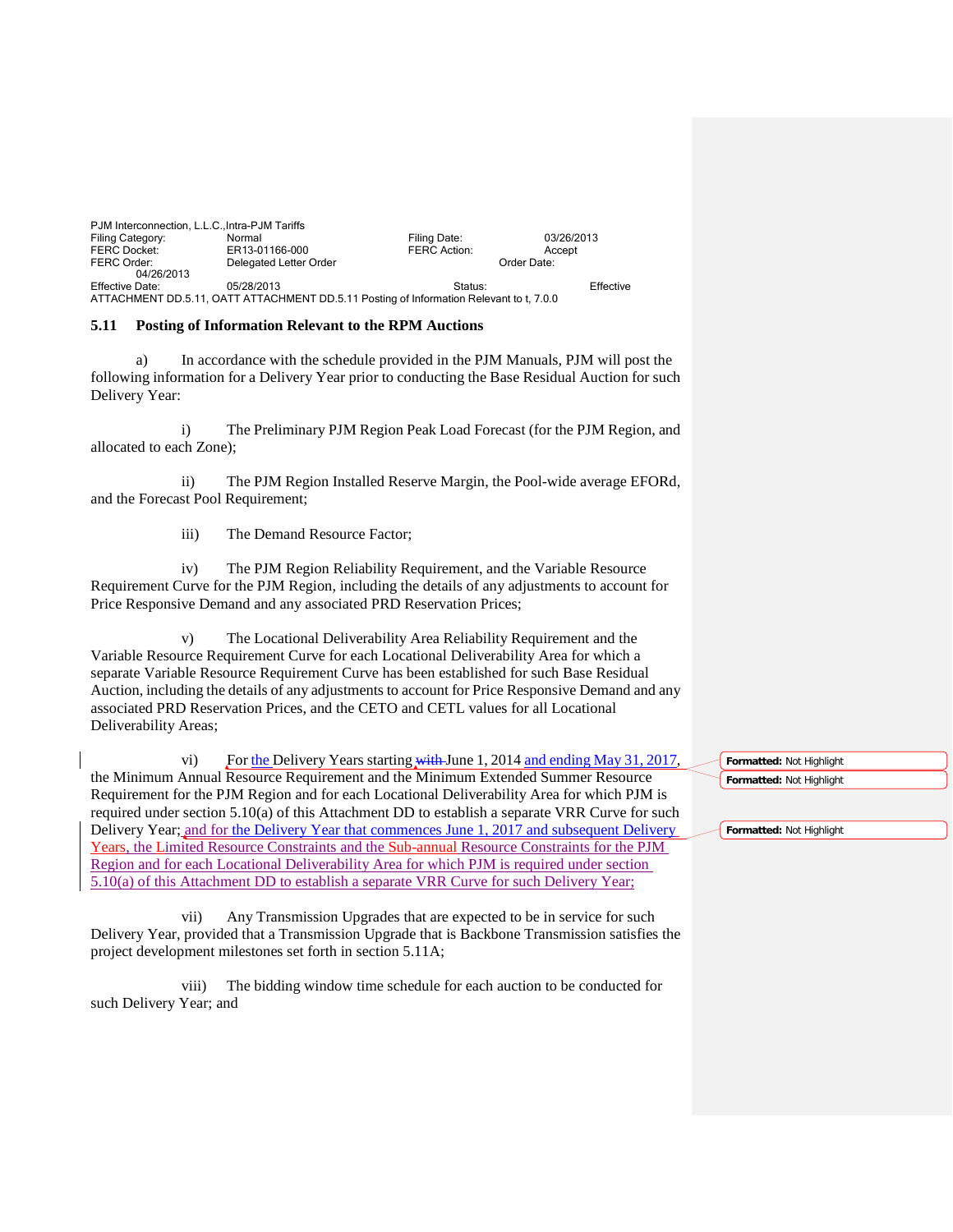ix) The Net Energy and Ancillary Services Revenue Offset values for the PJM Region for use in the Variable Resource Requirement Curves for the PJM Region and each Locational Deliverability Area for which a separate Variable Resource Requirement Curve has been established for such Base Residual Auction.

b) *In addition to the information required to be posted by subsection (a), PJM will post for a Delivery Year, at least sixty (60) days prior to conducting the Base Residual Auction for such Delivery Year, the aggregate megawatt quantity of, for the PJM Region, all Self-Supply Exemption requests under section 5.14(h), all Competitive Entry Exemption requests under section 5.14(h), and such exemptions granted in each such category, and to the extent PJM has made any such determination, notice that PJM has determined that one or more state-sponsored or state-mandated procurement processes is Competitive and Non-Discriminatory pursuant to section 5.14(h).*

c) The information listed in (a) will be posted and applicable for the First, Second, Third, and Conditional Incremental Auctions for such Delivery Year, except to the extent updated or adjusted as required by other provisions of this Tariff.

*d*) In accordance with the schedule provided in the PJM Manuals, PJM will post the Final PJM Region Peak Load Forecast and the allocation to each zone of the obligation resulting from such final forecast, following the completion of the final Incremental Auction (including any Conditional Incremental Auction) conducted for such Delivery Year;

*e*) In accordance with the schedule provided in the PJM Manuals, PJM will advise owners of Generation Capacity Resources of the updated EFORd values for such Generation Capacity Resources prior to the conduct of the Third Incremental Auction for such Delivery Year.

*f*) After conducting the Reliability Pricing Model Auctions, PJM will post the results of each auction as soon thereafter as possible, including any adjustments to PJM Region or LDA Reliability Requirements to reflect Price Responsive Demand with a PRD Reservation Price equal to or less than the applicable Base Residual Auction clearing price. The posted results shall include graphical supply curves that are (a) provided for the entire PJM Region, (b) provided for any Locational Deliverability Area for which there are four (4) or more suppliers, and (c) developed using a formulaic approach to smooth the curves using a statistical technique that fits a smooth curve to the underlying supply curve data while ensuring that the point of intersection between supply and demand curves is at the market clearing price. *At such time, PJM also shall post the aggregate megawatt quantity requested and granted in the Self-Supply and Competitive Entry Exemption categories in the EMAAC, MAAC and Rest of RTO LDAs/regions; the aggregate megawatt quantity cleared in the RPM Auction for Self-Supply and Competitive Entry Exemption categories; and the aggregate megawatt quantity of Self-Supply and Competitive Entry Exemptions requested and granted for any LDA other than those specified in the preceding clause if the LDA has more than four new generation projects in the generation interconnection queue that could have offered into the applicable RPM Auction and the LDA had a separate VRR Curve posted for the applicable RPM Auction.*